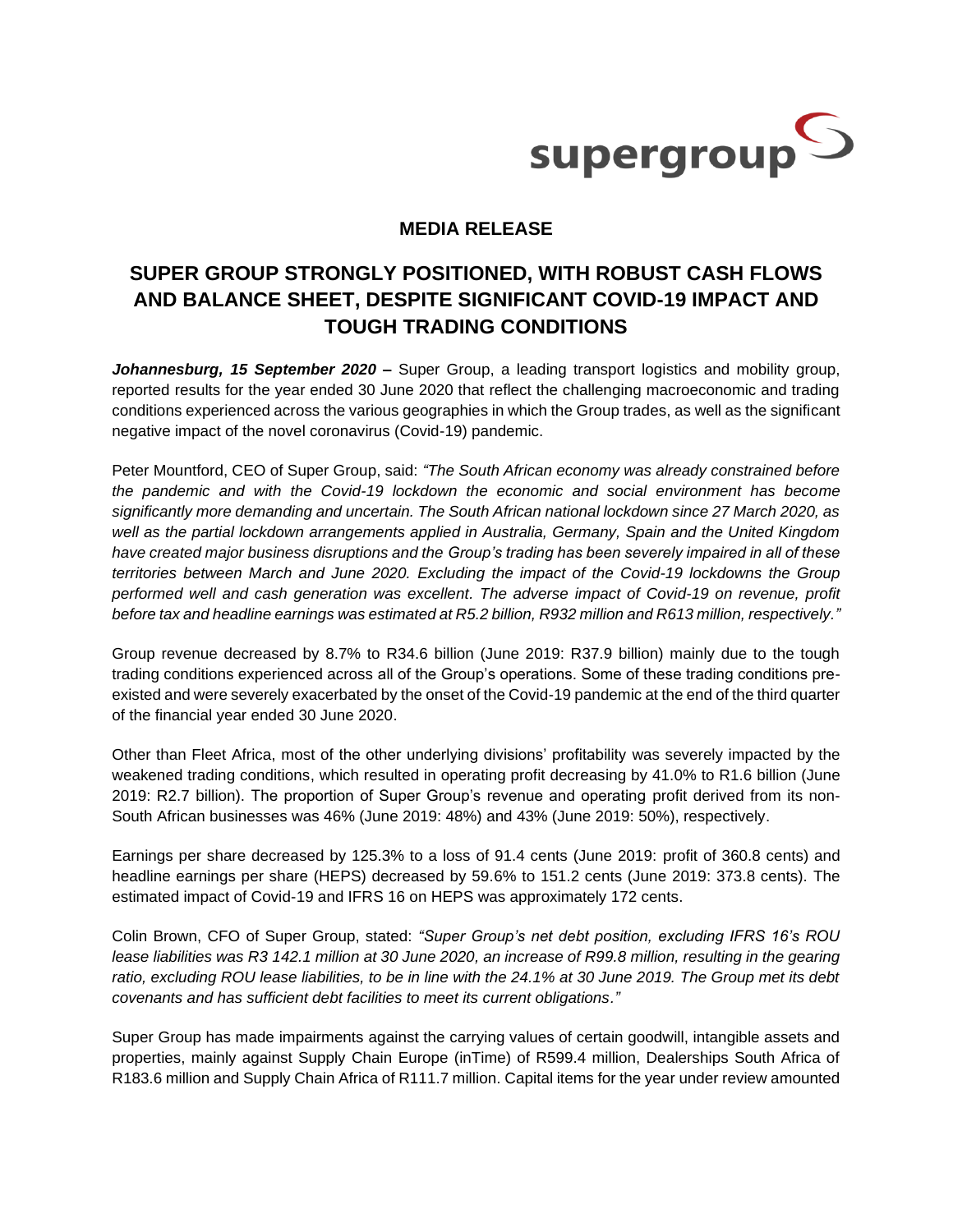to R879.2 million compared to R68.3 million for the prior year. Super Group adopted the new IFRS 16 – Leasing Standard effective 1 July 2019, which had an impact on the financial results.

Despite the tough trading conditions, Super Group's cash generated from operations increased by 37.0% for the year to R4 301.9 million (June 2019: R3 140.4 million). Working capital inflow of R854.6 million was recorded, compared to a cash outflow of R652.1 million in the prior year.

*"The extraordinary pressures on the South African economy, brought on by the devastating impact of the Covid-19 pandemic across all industries, the restart of load shedding and high unemployment rates make for a challenging outlook. Nevertheless, the Group expects a recovery in the Supply Chain Africa's Industrial and Consumer businesses. Supply Chain Europe's businesses are starting to see the benefits of the efforts to streamline the operations and should perform more strongly next year. High levels of fleet extensions in the past two quarters and growing consumer interest levels position SG Fleet well for next year. The forthcoming year should be one of recovery provided we do not see further pandemic-related lockdowns,"* said Mountford.

Mountford indicated that during July and August, the Group's businesses were operating, on average, at between 80% to 90% of pre-Covid-19 activity levels. Super Group remains committed to its strategy of being an innovative, integrated mobility solutions company to ensure growth over the long-term. The strategy is robust and the Group will continue to explore growth opportunities. The development of superior technology capabilities, enhanced service efficiencies and product innovation remain key in order for the Group to grow organically post this period of materially reduced activity and uncertainty in both South Africa and the other geographies in which it operates.

| Issued on behalf of:      | <b>Super Group Limited</b>               |  |
|---------------------------|------------------------------------------|--|
| Contact:                  | Peter Mountford, Chief Executive Officer |  |
| Tel:                      | +2711 523-4015                           |  |
| Compiled and released by: | <b>Keyter Rech Investor Solutions</b>    |  |
| Contact:                  | Marlize Keyter                           |  |
| Tel:                      | 083 701 2021 / 087 351 3810              |  |
| Email:                    | mkeyter@kris.co.za                       |  |
| <b>Issue date:</b>        | 15 September 2020                        |  |
| <b>JSE code:</b>          | <b>SPG</b>                               |  |
| Website:                  | www.supergroup.co.za                     |  |
|                           |                                          |  |

## **Ends**